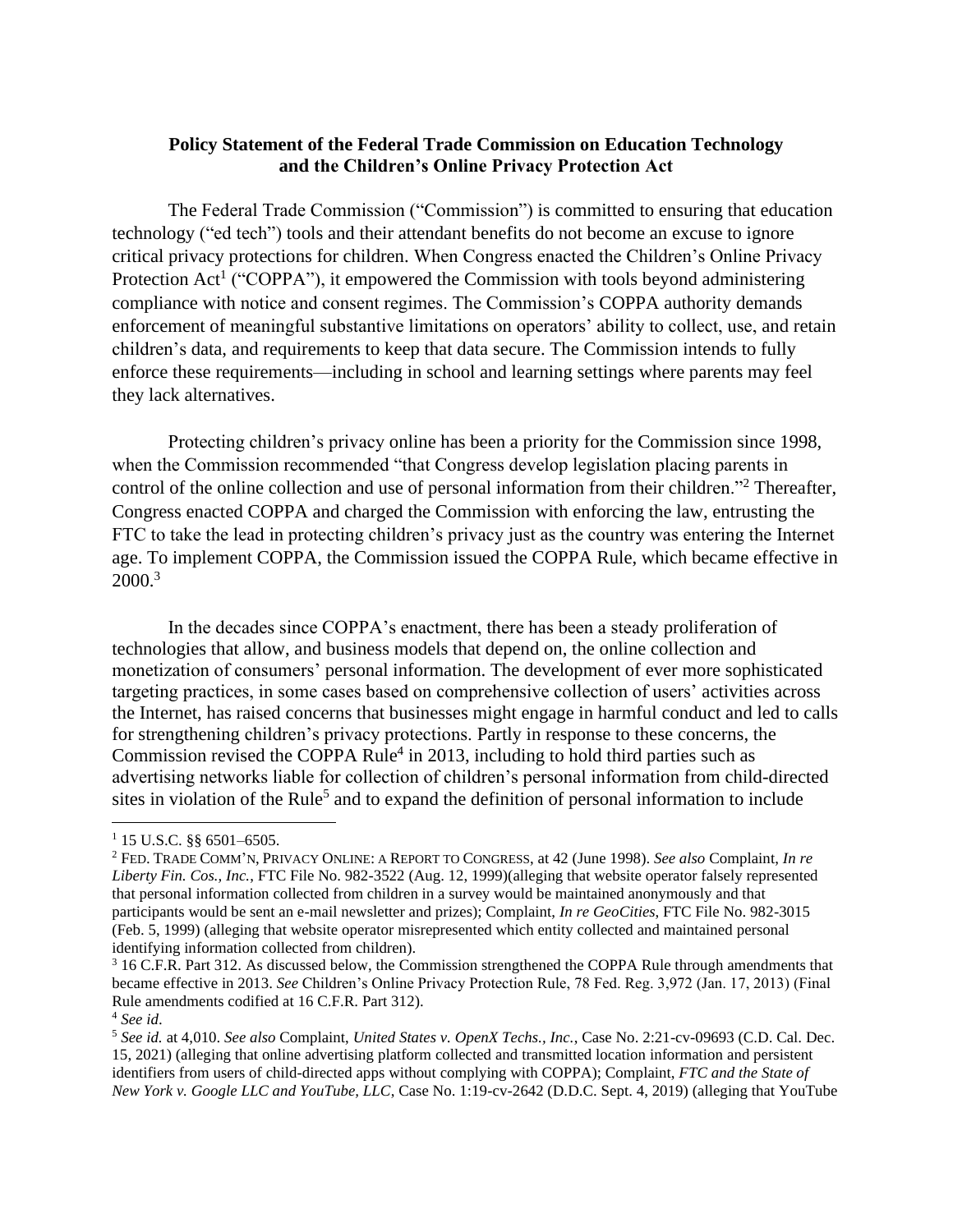persistent identifiers used to target advertising to children. 6 Since that time, companies' information collection practices have continued to become more extensive, and concerns remain that children's information may be used to target them.

 concern that children are a captive audience in the school setting and should not be targeted with Concerns about data collection are particularly acute in the school context, where children and parents often have to engage with ed tech tools in order to participate in a variety of school-related activities. School-issued personal computing devices and online learning services have provided substantial benefits to students, particularly as the COVID-19 pandemic closed schools and forced families to switch from in-person to remote learning for their children. At the same time, parents may have reasonable questions and concerns about the personal information that ed tech providers collect and how they use and potentially share that information with third parties, including for marketing purposes. And parent groups, among others, have expressed advertising as they pursue their educations.<sup>7</sup> School-issued devices and applications also enter families' homes, potentially allowing for even more private information to be collected and shared. Commission staff has provided extensive guidance<sup>8</sup> on COPPA's application to ed tech providers to address these concerns.

In investigating potential violations of COPPA by providers of ed tech and other covered online services, the Commission intends to scrutinize compliance with the full breadth of the substantive prohibitions and requirements of the COPPA Rule and statutory language. In particular, the Commission will focus on:

• **Prohibition Against Mandatory Collection:** COPPA-covered companies, including ed tech providers, must not condition participation in any activity on a child disclosing more information than is reasonably necessary for the child to participate in that activity. 9 These businesses cannot stop students from engaging in an ed tech activity if they do not provide information beyond what is reasonably needed to administer the students'

 collected persistent identifiers used for targeted advertising from users of child-directed channels without complying with COPPA); Complaint, *United States v. InMobi Pte Ltd.*, Case No. 3:16-cv-3474 (N.D. Cal. June 22, 2016) (alleging that mobile advertising network collected geolocation information from users of apps directed to children under the age of 13 without complying with COPPA).

under the age of 13 without complying with COPPA).<br><sup>6</sup> 78 Fed. Reg. 3,972, 4,009. *See also* Complaint, *United States v. HyperBeard, Inc.*, Case No. 3:20-cv-3683 (N.D. Cal. June 3, 2020) (alleging that app developer allowed third-party ad networks to use persistent identifiers to track users of its child-directed apps without complying with COPPA); Complaint, *FTC and the State of New York v. Google LLC and YouTube, LLC*, Case No. 1:19-cv-2642 (D.D.C. Sept. 4, 2019); Complaint, *United States v. Retro Dreamer*, Case No. 5:15-cv-2569 (C.D. Cal. Dec. 17, 2015) (alleging that app developer allowed third-party advertisers to collect persistent identifiers through its child-directed apps without complying with COPPA); Complaint, *United States v. LAI Sys., LLC*, Case No. 2:15-cv-9691 (C.D. Cal. Dec. 17, 2015).

Complaint, *United States v. LAI Sys., LLC*, Case No. 2:15-cv-9691 (C.D. Cal. Dec. 17, 2015).<br><sup>7</sup> *See, e.g.*, COPPA Rule Review, FTC-2019-0054 (Project No. P195404), Comments of Campaign for a Commercial-Free Childhood, et al., Comment No. 117343, at 8 (Dec. 11, 2019) ("In many cases, parents and students are not even aware of what data is being collected, why it is being collected, who is collecting it, or where it is being stored. This data is often used to build behavioral profiles that allow third parties to create more effective marketing campaigns, targeted advertisements, and, ultimately, psychological manipulation of other children.").  <sup>8</sup>*See Complying with COPPA: Frequently Asked Questions*, FED. TRADE COMM'N (July 2020) § N, [https://www.ftc.gov/business-guidance/resources/complying-coppa-frequently-asked-](https://www.ftc.gov/business-guidance/resources/complying-coppa-frequently-asked-questions#N.%20COPPA%20AND%20SCHOOLS)

[questions#N.%20COPPA%20AND%20SCHOOLS.](https://www.ftc.gov/business-guidance/resources/complying-coppa-frequently-asked-questions#N.%20COPPA%20AND%20SCHOOLS)<br><sup>9</sup> 16 C.F.R. § 312.7. *See also Complaint, United States v. Looksmart Ltd.*, Civ. Action No. 01-606-A (E.D. Va. Apr.  19, 2001); Complaint, *United States v. [BigMailbox.com,](https://BigMailbox.com) Inc.*, Civ. Action No. 01-605-A (E.D. Va. Apr. 19, 2001).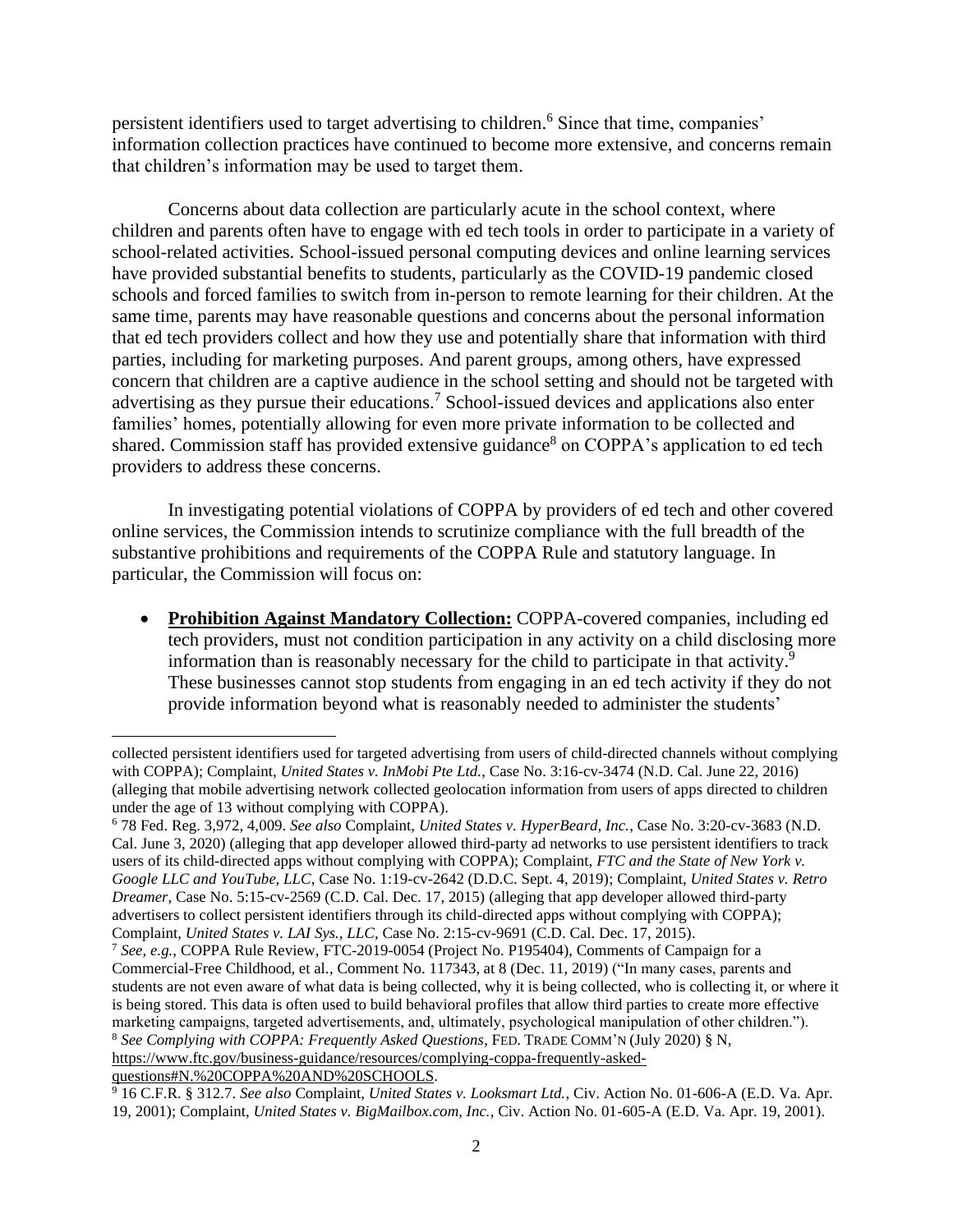participation in the [activity.](https://activity.10)<sup>10</sup> For example, if an ed tech provider does not reasonably need to be able to email students, it cannot condition the student's access to schoolwork on students providing their email [addresses.](https://addresses.11)<sup>11</sup> Students must not be required to submit to unnecessary data collection in order to do their schoolwork.

- **Use Prohibitions:** COPPA-covered companies, including ed tech providers, are strictly limited in how they can use the personal information they collect from children. For example, operators of ed tech that collect personal information pursuant to school authorization<sup>12</sup> may use such information only to provide the requested online education service. In this context, ed tech companies are prohibited from using such information for any commercial purpose, including marketing, advertising, or other commercial purposes unrelated to the provision of the school-requested online [service.](https://service.13)<sup>13</sup>
- **Retention Prohibitions:** COPPA-covered companies, including ed tech providers, must not retain personal information collected from a child longer than reasonably necessary to fulfill the purpose for which it was [collected.](https://collected.14)<sup>14</sup> It is unreasonable, for example, for an ed tech provider to retain children's data for speculative future potential uses.
- **Security Requirements:** COPPA-covered companies, including ed tech providers, must have procedures to maintain the confidentiality, security, and integrity of children's personal [information.](https://information.15)15 For example, even absent a breach, COPPA-covered ed tech providers violate COPPA if they lack reasonable [security.](https://security.16)<sup>16</sup>

Such limitations on collection, use, and retention, along with security requirements, place significant responsibility on COPPA-covered businesses to implement strong privacy protections, in addition to the notice and consent requirements of the COPPA Rule. The responsibility for COPPA compliance is on businesses, not schools or parents—and agreements must reflect that.

<sup>&</sup>lt;sup>10</sup> The text of the COPPA Rule addressing prohibitions against conditioning access (16 C.F.R. § 312.7), which is described here, restates nearly verbatim the text of the statutory language (15 U.S.C. § 6502(b)(1)(C)). As part of its ongoing rule review, the Commission is carefully analyzing this provision to ensure that operators are aware of their obligations. *See* Request for Public Comment on the Federal Trade Commission's Implementation of the Children's Online Privacy Protection Rule, 64 Fed. Reg. 35,842, 35,846 (July 25, 2019).

 Online Privacy Protection Rule, 64 Fed. Reg. 35,842, 35,846 (July 25, 2019). 11 *See* Children's Online Privacy Protection Rule, 64 Fed. Reg. 22,750, 22,758 (proposed Apr. 27, 1999) (codified at 16 C.F.R. § 312) (discussing email address example).

<sup>16</sup> C.F.R. § 312) (discussing email address example).<br><sup>12</sup> Children's Online Privacy Protection Rule, 64 Fed. Reg. 59,888, 59,903 (Final Rule released Nov. 3, 1999) (codified at 16 C.F.R. § 312). (codified at 16 C.F.R. § 312).<br><sup>13</sup> *Complying with COPPA: Frequently Asked Questions*, FED. TRADE COMM'N § N, <u>https://www.ftc.gov/business-</u>

visited May 18, 2022). [guidance/resources/complying-coppa-frequently-asked-questions#N.%20COPPA%20AND%20SCHOOLS](https://www.ftc.gov/business-guidance/resources/complying-coppa-frequently-asked-questions#N.%20COPPA%20AND%20SCHOOLS) (last

 visited May 18, 2022). 14 16 C.F.R. § 312.10. *See also* Complaint, *United States v. Kurbo, Inc. and WW Int'l, Inc.*, No. 3:22-cv-00946 (N.D. Cal. Feb. 16, 2022). Complaint, *United States v. Musical.ly*, Case No. 2:19-cv-1439 (C.D. Cal. Feb. 27, 2019).

Cal. Feb. 16, 2022). Complaint, *United States v. Musical.ly*, Case No. 2:19-cv-1439 (C.D. Cal. Feb. 27, 2019).<br><sup>15</sup> 15 U.S.C. § 6502(b)(1)(D); 16 C.F.R. § 312.8. *See also* Complaint, *In re Retina-X Studios, LLC*, FTC Fi 1723118 (Mar. 26, 2020). Complaint, *United States v. Unixiz, Inc. d/b/a/ [iDressup.com](https://iDressup.com)*, No. 5:19-cv-02222-NC (N.D. Cal. April 24, 2019); Complaint, *United States v. VTech Elecs. Ltd.*, Case No. 1:18-cv-114 (N.D. Ill. Jan. 8,  2018); Complaint, *United States v. RockYou, Inc.*, No 3:12-cv-01487-SI (N.D. Cal. Mar. 26, 2012). 16 16 C.F.R. § 312.10.